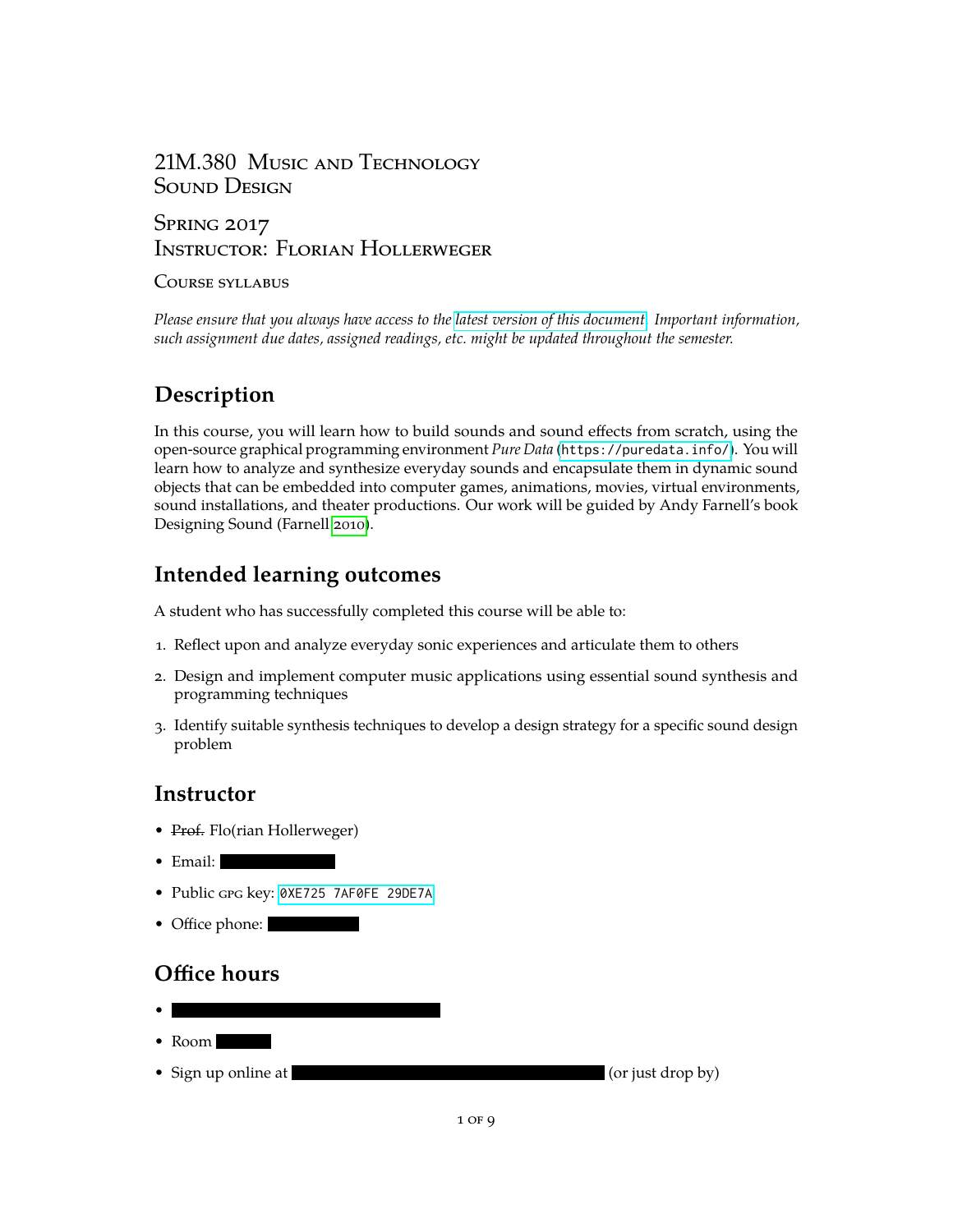If you can, please sign up for a time slot on the above website – even if it's just minutes before you attend – which will help me to distribute my attention more evenly among students. That being said, you should *always* feel free to drop by during the above times without any prior arrangement and regardless of how full the schedule might already be. If you cannot make the above hours, please contact me with one or two suggestions for alternative meeting times. Try to prepare something that helps me understand what you are working on (e.g., a specific assignment that you are struggling with).

### **Locations of interest**

- : Class meetings
- : Instructor's office
- : Office hours
- : Lewis Music Library

### **Required hardware and software**

You will require reliable access to additional audio editing hard- and software to work on your assignments. *Please ensure you have access to the following hard- and software by Thursday, February 16, 2017!* By that date, you should also have completed and tested the installation of all software packages.

#### **Desktop or laptop computer**

You will need reliable access to a desktop or laptop computer for working on your assignments. Besides your personal device, it is possible to work on the four iMacs upstairs at the Lewis Music Library, which are equipped with suitable software. Let me know if you're interested!

#### **Studio headphones (or nearfield monitor loudspeakers)**

It is strongly recommended that you invest in a pair of studio headphones. If you have to work in an environment that is not well acoustically isolated, opt for closed-back headphones. If you have a silent space to work in, you can opt for semi-closed or semi-open headphones, which are more comfortable to wear. See table [1](#page-2-0) for recommendations. Completely open headphones tend to be expensive, but can yield great results in sufficiently quiet environments.[1](#page-1-0) Don't even think about using in-ear phones (like they come with your smartphone), mixing on which is the acoustic equivalent of blindfolded graphic design.

If you plan to work on your assignments in the Lewis Music Library, you can borrow a pair of the AKG K240 Studio (55  $\Omega$ ) headphones available from the library's front desk. If you already happen to have a pair of studio headphones or nearfield monitor loudspeakers, or if you are planning to acquire a pair of the latter, feel free to consult me regarding their suitability for this class.

<span id="page-1-0"></span><sup>1</sup>The video at <https://www.youtube.com/watch?v=oqsyaHlZ6ro> explains the differences between open and closed-back headphones in detail.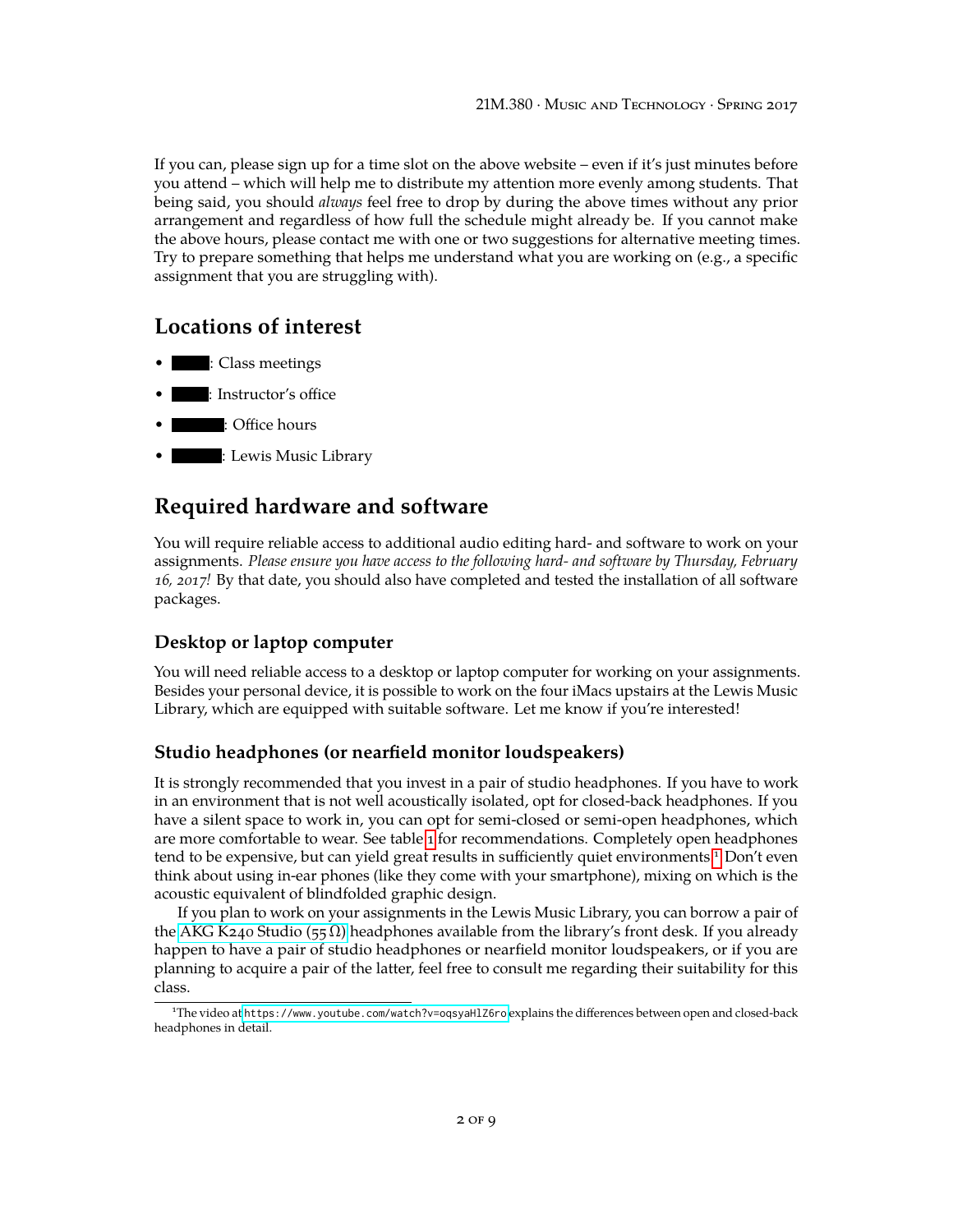<span id="page-2-0"></span>

| Manufacturer and model              | Price              | <b>Back</b> | Description               |
|-------------------------------------|--------------------|-------------|---------------------------|
| Beyerdynamic DT770 Pro 80 $\Omega$  | \$175              | closed      | use on laptop headph. out |
| Beyerdynamic DT770 Pro 250 $\Omega$ | \$175              | closed      | use on separate amp       |
| Audio-Technica ATH-M series         | $$50 - $170$       | closed      | M20x, M30x, M40x, M50x    |
| Sennheiser HD 25-1 II               | \$170              | closed      |                           |
| Sennheiser HD 25-SP II              | \$120              | closed      |                           |
| Sennheiser HD280 Pro                | $\mathcal{L}_{90}$ | closed      |                           |
| Shure SRH440                        | \$100              | closed      |                           |
| AKG K240 MKII                       | \$150              | semi-open   |                           |
| AKG K240 Studio                     | \$85               | semi-open   | at Lewis Music Library    |
| AKG K99                             | \$80               | semi-open   |                           |
| AKG K <sub>77</sub>                 | \$50               | semi-closed |                           |
| AKG K44                             | $\mathcal{F}30$    | closed      | Phasing out of production |

Table 1. Some headphones suitable for use in this course

#### **Pure Data (Pd)**

Our main software tool will be *[Pure Data](https://puredata.info/)* (also known as *Pd*), a free (as in beer *and* speech) graphical multimedia programming environment. Please install the current version (0.47.1) of *Pd vanilla*.

- If you work on Linux, install Pd through your package manager (e. g., on Debian-based systems via sudo apt-get install puredata). On Ubuntu you can also install it through the Software Center.
- For Mac OS X, <http://puredata.info/downloads/pure-data> provides a .tar.gz tarball that contains Pd as an .app directory, which you can put straight into your  $\bigoplus$  Macintosh HD $\rightarrow$ Applications folder.
- Under Windows, download Pd as a .zip archive from [http://puredata.info/downloads/pure](http://puredata.info/downloads/pure-data)[data](http://puredata.info/downloads/pure-data). Inside that archive, you will find the actual executable program under  $\oplus$  pd  $\longmapsto$  bin  $\longmapsto$  exe.

In later stages of the course, we might also use *[Pd extended](http://puredata.info/downloads/pd-extended)*, a version that includes a collection of popular external libraries.

#### **Audacity (or other audio editing software)**

You will also require a digital audio editor, such as one of the software packages listed in table [2.](#page-3-1) The open-source *[Audacity](http://www.audacityteam.org/)* editor (Linux, Mac, Windows) is a perfectly reasonable choice, which is also installed on the four upstairs iMacs in the Lewis Music Library. A multichannel digital audio workstation (DAW) such as Reaper, Logic Pro, Pro Tools, or Ardour is beyond our needs, but if you already have access to one of these, you are welcome to use it for your editing.

#### **Sonic Visualiser**

Please install the latest version (2.5) of the *[Sonic Visualiser](http://www.sonicvisualiser.org/)* package for your operating system. The program is free (as in beer *and* speech) for Linux, Mac OS X, and Windows.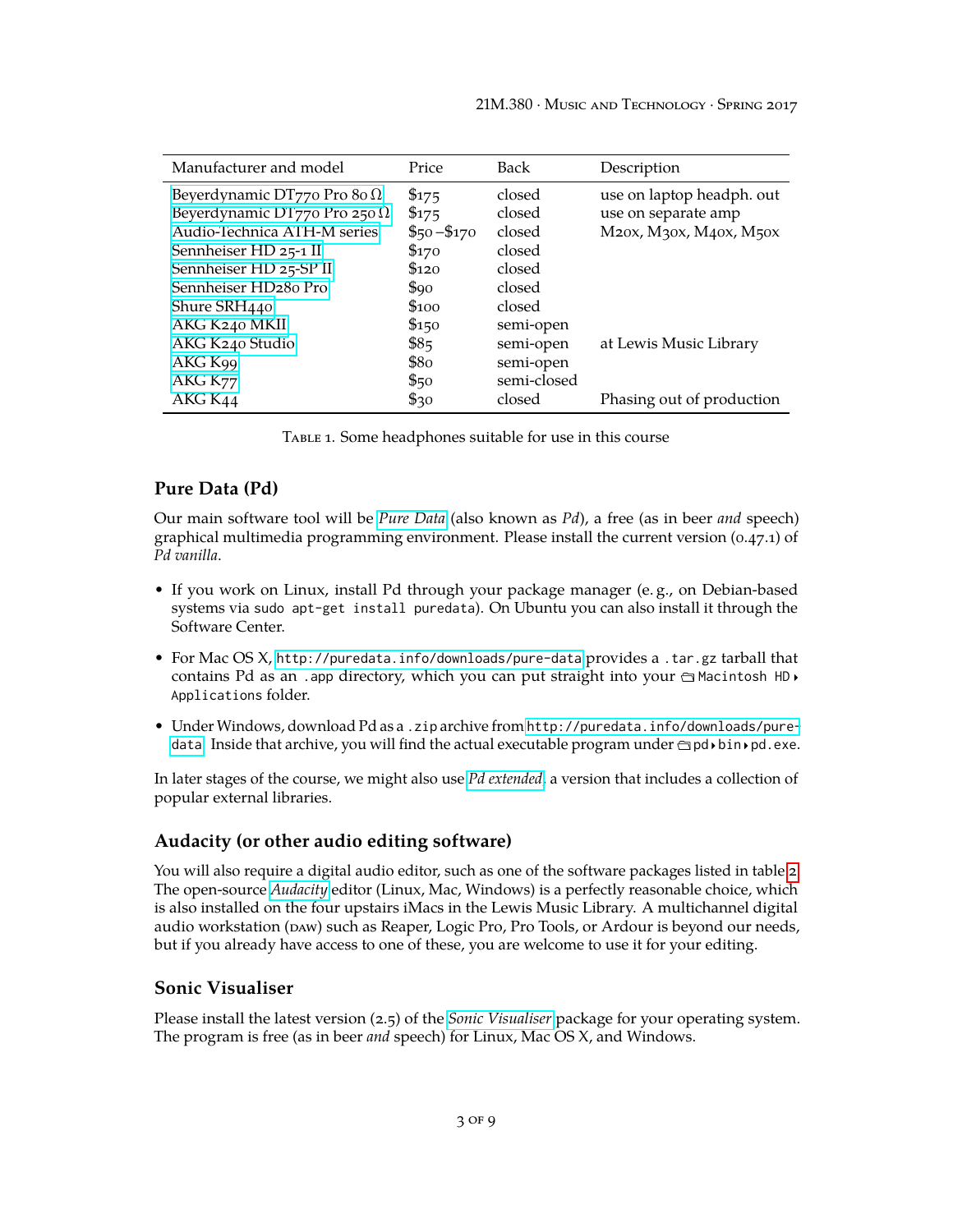<span id="page-3-1"></span>

| Software package              | Linux | Mac           | Win | Price                     | Description           |
|-------------------------------|-------|---------------|-----|---------------------------|-----------------------|
| Audacity                      | ✔     | ✔             | ✔   | So                        | Open-source           |
| Hairersoft Amadeus Lite       |       | ✔             |     | \$25                      | Single-track          |
| Hairersoft Amadeus Pro        |       | ✔             |     | \$60                      | Multitrack            |
| Sony Sound Forge Audio Studio |       | ✔             | ✔   | \$60                      |                       |
| snd                           | ✔     | $\mathcal{L}$ |     | $\mathbb{S}_{\mathrm{O}}$ | For the adventurous   |
| Steinberg WaveLab Elements    |       | ✔             | ✔   | \$100                     | 1-mth trial w/ dongle |
| Adobe Audition CC             |       | ✔             | ✔   | \$20 / mth                | 1 year subscription   |

Table 2. Some audio editors suitable for use in this course

#### **Handheld recorders at the Lewis Music Library**

Although this course's primary focus is the synthesis rather than the recording of sound,<sup>[2](#page-3-2)</sup> we will occasionally need to record sounds in order to analyze and model them. For this purpose, you can borrow one of five [Zoom H4n](https://www.zoom.co.jp/products/handy-recorder/h4nsp-handy-recorder) portable audio recorders from the Lewis Music Library's front desk over night.

#### **Practice drumstick**

You might find it beneficial to get a practice drumstick with a plastic-coated tip, so you can test the sound of various objects without breaking them. This is not mandatory, but it is little money well spent. Find another student in the class to share a pair of Vic Firth 5bco with (which can be found online for \$10)!

### **Required textbook**

<span id="page-3-0"></span>Farnell, Andy (2010). *Designing Sound*. Cambridge, ma and London: Mit Press. 688 pp. isbn: 978-0-262-01441-0. mit library: [001782567](https://library.mit.edu/item/001782567). Hardcopy and electronic resource.

Online versions of this title are available through the MIT Library, either [from Books24x7](http://library.books24x7.com.libproxy.mit.edu/toc.aspx?site=bbbga&bookid=47538) and [from the](http://mitpress-ebooks.mit.edu.libproxy.mit.edu/product/designing-sound) Mit Press. The former is recommended, since the latter only serves a limited number of concurrent readers. In addition, the [mit coop](http://mitcoopbooks.bncollege.com/webapp/wcs/stores/servlet/TBWizardView?catalogId=10001&langId=-1&storeId=52081) offers hard copies for rent and for purchase under this course's number (21M.380). I strongly recommend that you invest in a printed copy of this fantastic book, which you will most likely enjoy long after the end of this course. Chapters 1 and 9–14, which provide a practical introduction to Pd, are also available from the author's website at [http://aspress.co.uk/ds/pdf/pd\\_intro.pdf](http://aspress.co.uk/ds/pdf/pd_intro.pdf). Please note that the chapter numbers in that document differ from those in the full textbook, and that the latter will be used in all reading assignment instructions!

#### **Lecture notes**

Lecture notes will be made available online solely at the instructor's discretion and pace. You should not rely on their availability and are expected to take your own notes in class. However, I will do my best to keep the following documents available and updated on the [Athena course](#page-4-0) [locker](#page-4-0) (see below).

<span id="page-3-2"></span><sup>2</sup> If you are interested in sound recording, you might want to enroll for the fall edition of 21M.380 on *Recording Techniques and Audio Production* (t.b.c. for next fall semester). Note that you can repeat 21M.380 in the fall for credit.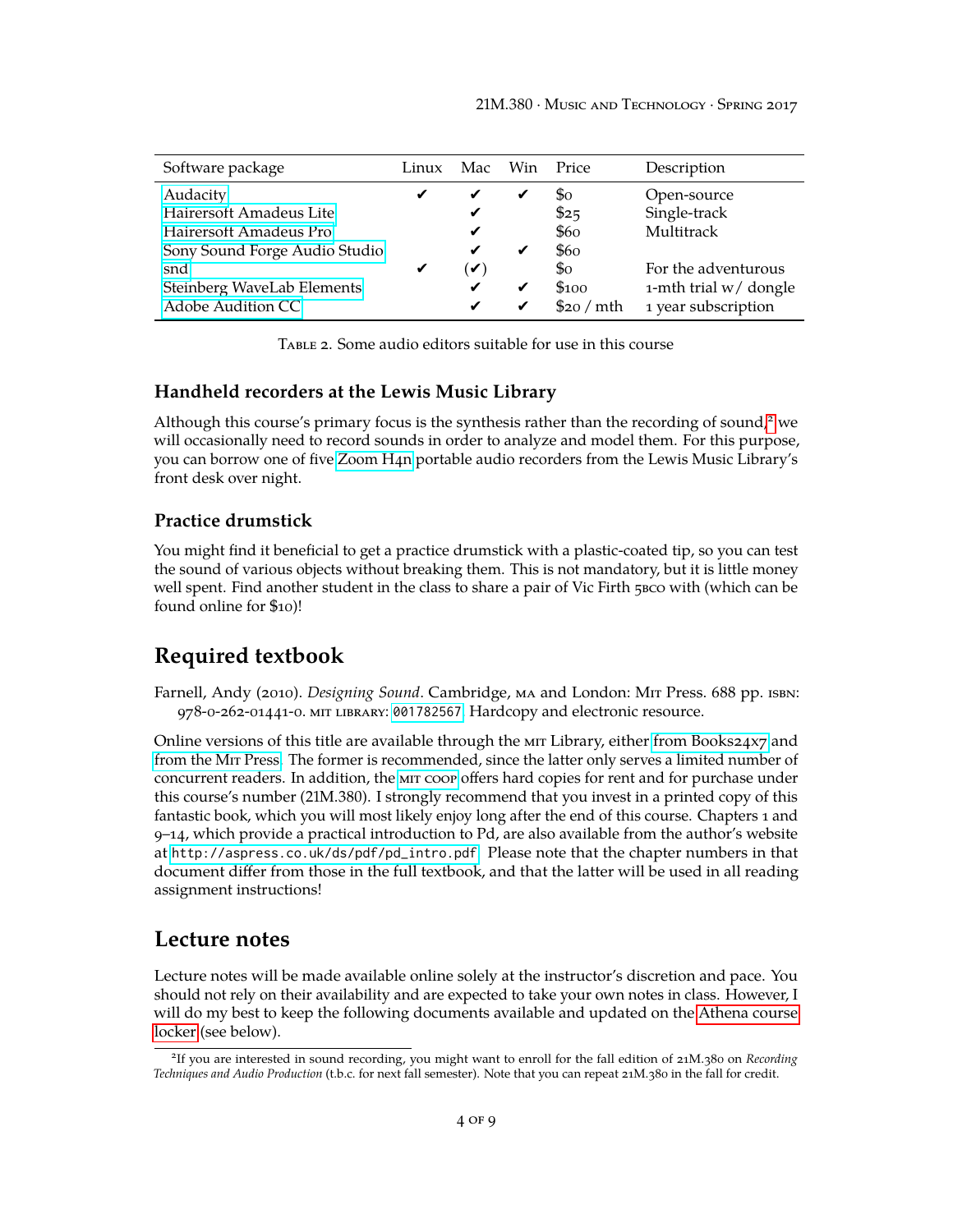- 21m380\_syllabus.pdf is what you are reading right now. You should rely primarily on the latest version of this document to get up-to-date information about upcoming readings, quizzes, and assignment due dates.
- 21m380\_slides\_screen.pdf is an adopted version of the slides shown in class that is optimized for screen reading. It contains clickable play buttons  $(\bigodot)$  to run audio, video, and other examples,<sup>[3](#page-4-1)</sup> together with instructions on how to download some examples that can only be played from your local hard drive.
- 21m380\_slides\_print.pdf is a printer-friendly version of the slides scaled to letter format. Use this document if you prefer to study from printed paper. The file does not contain any hyperlinks and is therefore less convenient for screen reading.
- 21m380\_class\_201\*-\*-\*.pdf are class-meeting specific handouts that include announcements, reviews, etc. and will sometimes be distributed in printed form in class. Consult these first to catch up on a missed class or otherwise get a quick overview of what we have covered that day.

All these documents will be regularly updated throughout the semester (including content from previous lectures), so it pays off to synchronize your local copies frequently, especially as you prepare for upcoming quizzes.

### **Online resources**

#### Learning Modules (LMOD; formerly Stellar)

The LMOD site at

<https://learning-modules.mit.edu/class/index.html?uuid=/course/21M/sp17/21M.380>

will be used for:

- Copyrighted readings and listenings not available online elsewhere
- Assignment instructions
- Submission of assignments
- Grade communication for individual assignments

#### <span id="page-4-0"></span>**Athena course locker**

The Athena course locker at <https://web.mit.edu/course/21/21m.380/> is accessible only via https (not http), only from a browser that has your mir [browser certificates](https://ist.mit.edu/certificates) installed, and only after I have set your access permissions sometime during the first two weeks of classes. It will be used for:

- Lecture notes and syllabus (regularly updated)
- Sound and video examples not available online elsewhere

<span id="page-4-1"></span><sup>3</sup>Some examples that cannot be published due to copyright restrictions might be indicated through grayed-out play buttons  $(\circled{)}$  that do not link anywhere.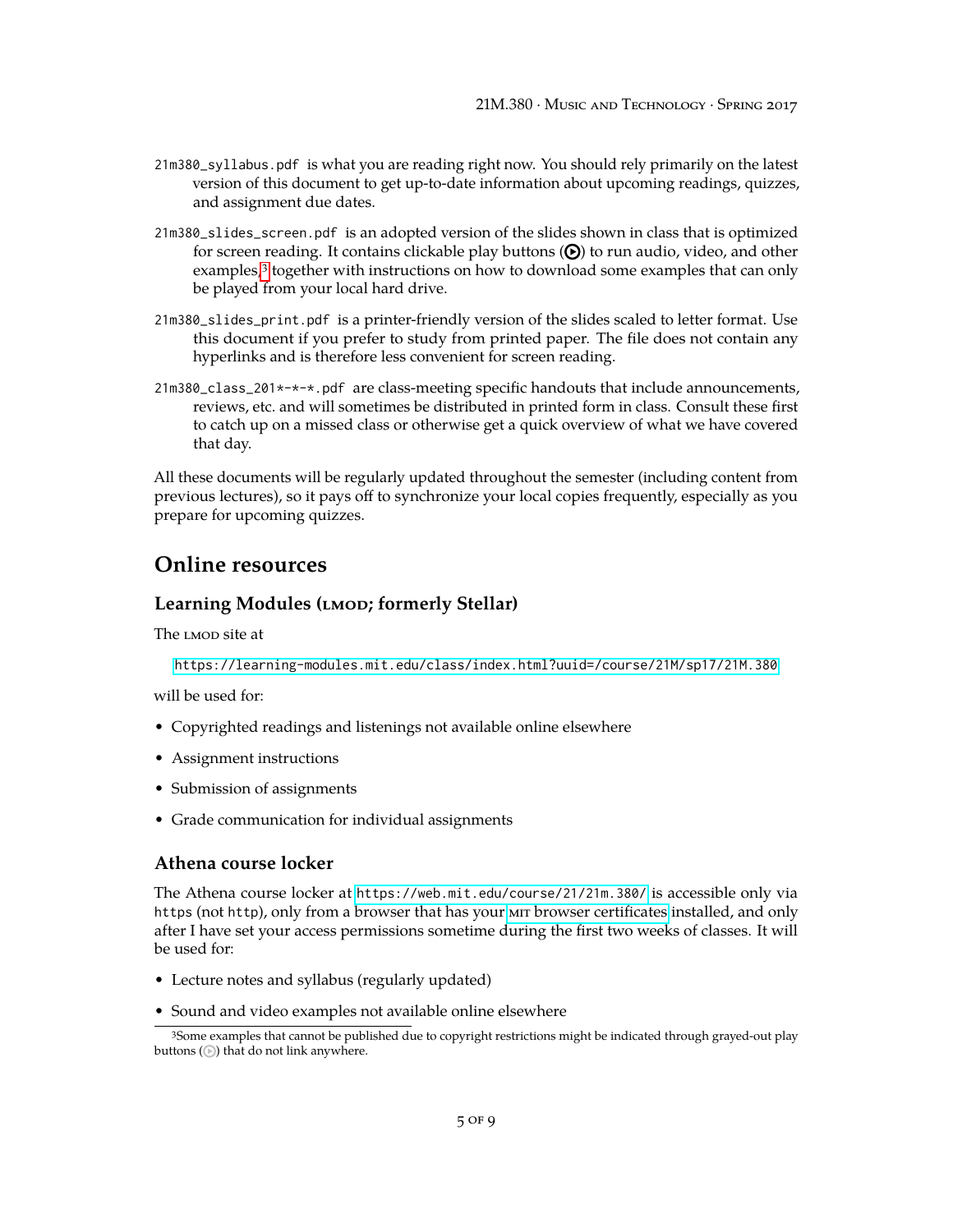<span id="page-5-0"></span>

|                | Description                    | Code        | Contribution to final grade |  |       |        |        |          |        |     |        |
|----------------|--------------------------------|-------------|-----------------------------|--|-------|--------|--------|----------|--------|-----|--------|
| $\overline{2}$ | In-class quizzes               | $OZ1+OZ2$   |                             |  |       |        | $10\%$ | $^{+}$   | $10\%$ |     | 20%    |
| 10             | Reading assignments            | RD01-RD10   |                             |  |       |        | 10     | $\times$ | $1\%$  | $=$ | $10\%$ |
| $\mathcal{R}$  | Sound design exercises         | $EX1-EX3$   |                             |  | $5\%$ | $^{+}$ | $5\%$  | $+$      | $10\%$ | $=$ | 20%    |
|                | Pd assignments                 | $PD1-PD3$   |                             |  | $5\%$ | $^{+}$ | $5\%$  | $^{+}$   | $5\%$  | $=$ | 15%    |
|                | Written assignment             | <b>WR</b>   |                             |  |       |        |        |          |        |     | 5%     |
|                | Recording & editing assignment | <b>ED</b>   |                             |  |       |        |        |          |        |     | $5\%$  |
|                | Final project assignments      | $FP1 - FP4$ | $5\%$                       |  | $5\%$ | $^{+}$ | $5\%$  | $+$      | $10\%$ | $=$ | 25%    |

TABLE 3. Assessment items and final grade contributions

#### **OpenCourseWare archive**

The spring 2016 edition of this course is archived at [https://ocw.mit.edu/courses/music-and](https://ocw.mit.edu/courses/music-and-theater-arts/21m-380-music-and-technology-sound-design-spring-2016/)[theater-arts/21m-380-music-and-technology-sound-design-spring-2016/](https://ocw.mit.edu/courses/music-and-theater-arts/21m-380-music-and-technology-sound-design-spring-2016/). It is an excellent resource for slides, lecture handouts, sample quizzes, and other materials relating to this course.

# **Assignments, quizzes, and grading**

Table [3](#page-5-0) lists all assessment items that will count towards your final grade.

- Detailed instructions will be posted for each assignment on the LMOD site. For the reading (RD) assignments, these will include specific questions relating to the respective reading, which you will need to respond to in writing.
- Assignments will be submitted via *LMOD. Email submissions will not be accepted under any* circumstances, even if LMOD is down.
- You need to complete *all* assignments and quizzes in order to pass this course, and you are expected to submit all assignments on time. Late submissions will initially incur a penalty of one letter grade per 24 hours. Repeat offenders will eventually receive zero scores until the situation improves.
- <span id="page-5-1"></span>• Your responses to reading assignments will be checked for completeness, but they will not be graded. All other assignments will receive letter grades (without + and − modifiers) according to the scheme outlined in table [4.](#page-5-1) This grading scheme also applies to your final grade for the course, except that your internal grade report might include a + or  $-$  modifier with an A, B, or C letter grade. Corrected quizzes will be returned with the numeric score in addition to the letter grade.

| Letter grade | Numeric score  |
|--------------|----------------|
| A            | $90\% - 100\%$ |
| В            | $80\% - 89\%$  |
| C            | $70\% - 79\%$  |
| $\Box$       | $60\% - 69\%$  |
| F            | $0\% - 59\%$   |

TABLE 4. Grading scheme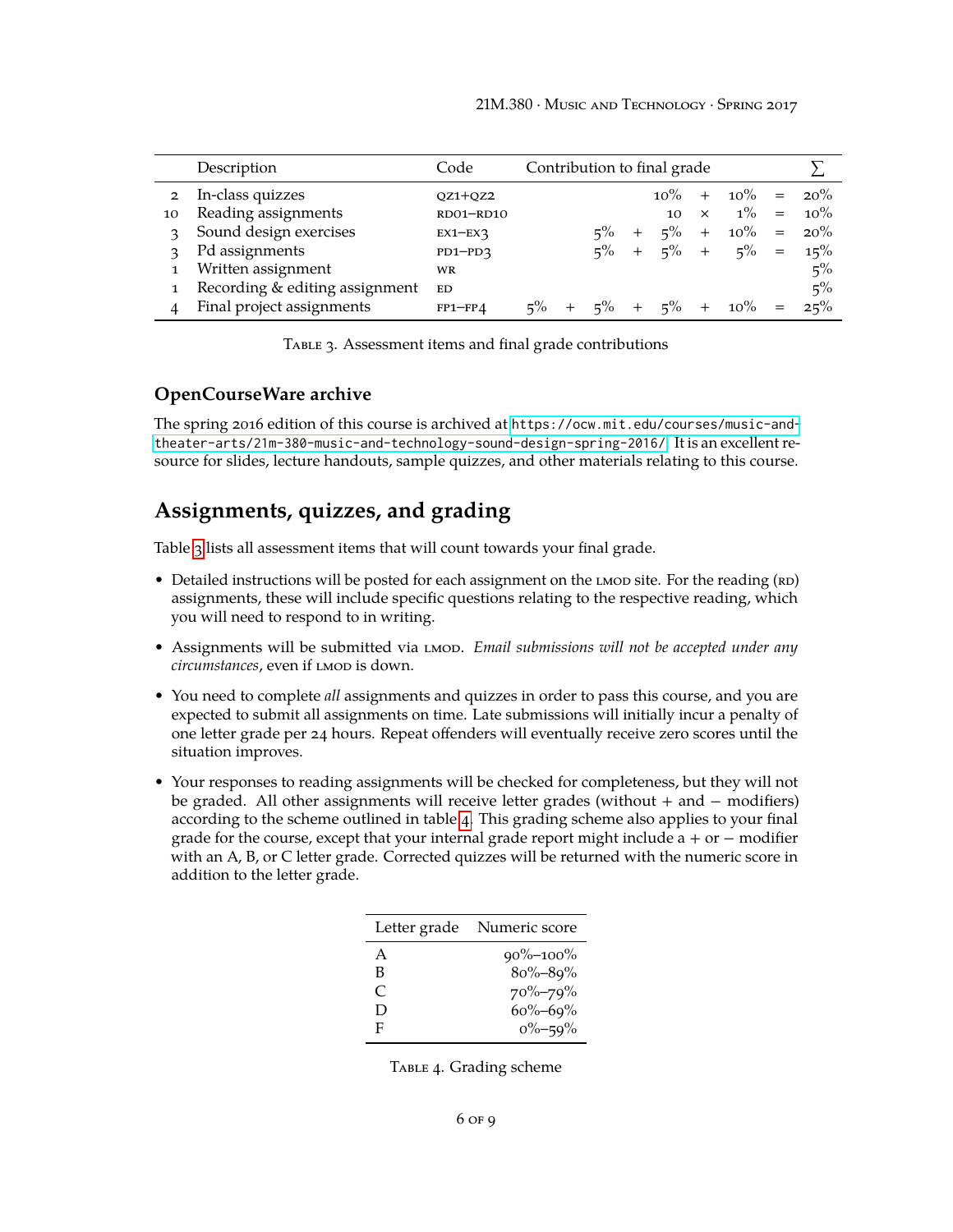- Grading will be conducted in accordance with the Academic Procedures and Institute Regulations at <http://catalog.mit.edu/mit/procedures/academic-performance-grades/#gradestext>
- There is no final exam for this course.

### **Assignment submission format**

You can help me make the grading process much more efficient by sticking closely to the submission guidelines specified in the assignment instructions. For example, I might ask you to submit an assignment in the following format, whose correct interpretation is explained below.

```
submission.zip
- writeup.pdf (2000 words max.)
audio_example.[wav|aif] (44.1 kHz, 24 bit)
```
- Submit a .zip archive named submission.zip (and *only* submission.zip).
	- **–** Please stick meticulously to all suggested file names.
	- **–** Note that file names use exclusively small letters and underscores instead of spaces.
- The .zip file should contain two (and *only* two) files.
	- **–** Please make sure the .zip archive does not contain an extra subdirectory which its contents unpack into. In Mac os x, you can achieve this by selecting the *files* rather than their parent folder before right-clicking to  $\boxed{\text{Compress N}$  Items.
	- **–** Extra points (well, not really…) for .zip files that do not contain mysterious \_\_MACOSX folders or .DS\_Store files. ©
- The first file should be named writeup.pdf (and *only* writeup.pdf) and be max. 2000 words long.
- The other file should be named either audio\_example.wav *or* audio\_example.aif, meaning that you have two audio file formats to choose from, and should be submitted (only) in 44.1 kHz and 24 bit.

# **Attendance**

You are expected to attend *all* class meetings in this course.

- Any absences have to be communicated to and approved by the instructor ahead of time, so please email me as soon as you know about any scheduling conflicts. If you will miss an in-class quiz, you need to simultaneously arrange an in-lieu oral exam with the instructor.
- *Unexcused absences from any in-class presentations will not be tolerated and result in a fail grade for the course.* In all other class meetings, you are entitled to a single unexcused absence without penalty, but any further unexcused absences will negatively affect your final grade.
- In-class quizzes missed due to an unexcused absence cannot be repeated and will receive a zero score.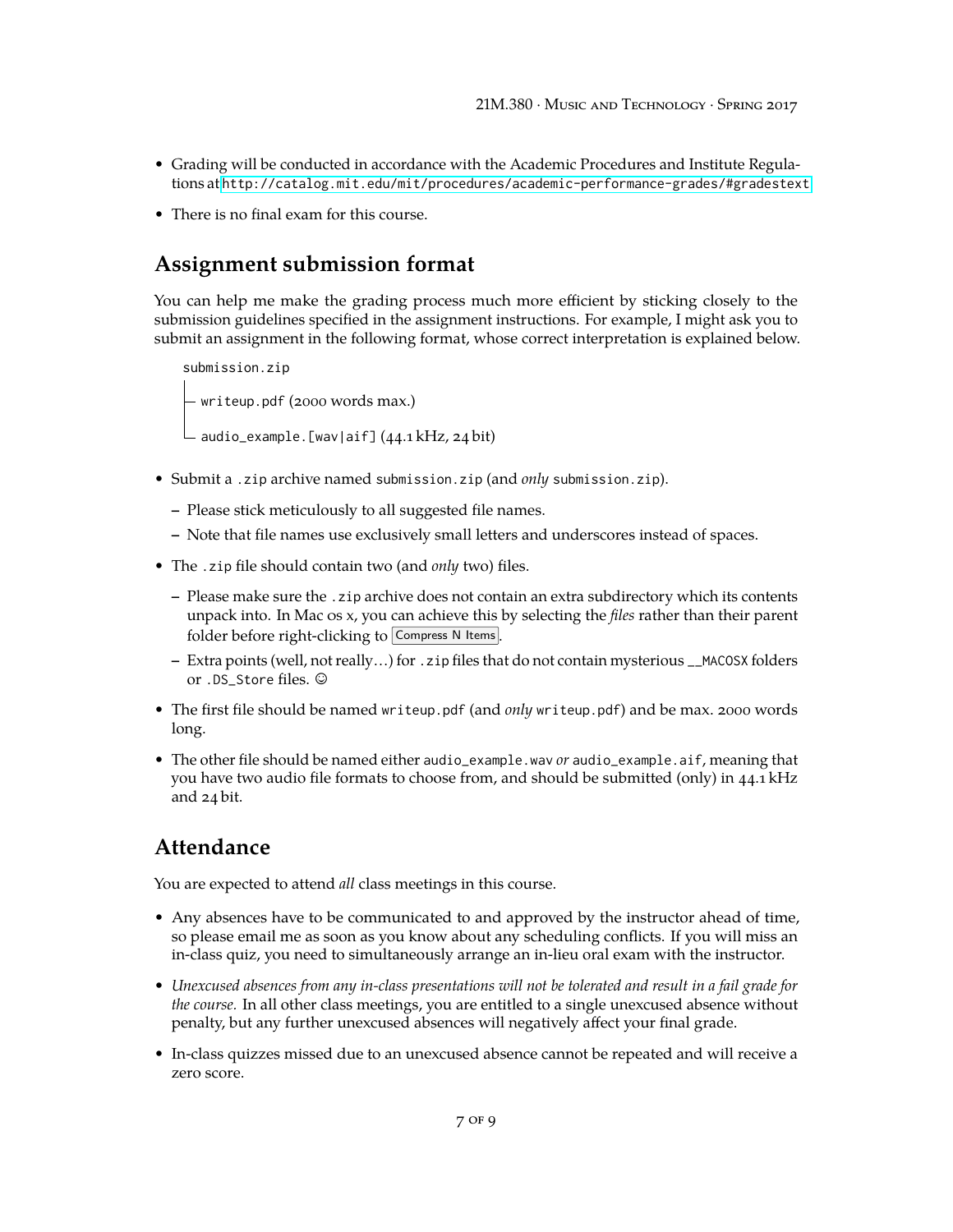It is your own responsibility to keep track of your attendance and make up for any missed work. Assignment deadlines are not affected by absences, unless specific arrangements are made with the instructor.

# **Use of electronic devices in class**

If you have a laptop, please bring it along to all class meetings that are marked accordingly in the [schedule.](#page-8-0) Keep an eye on syllabus updates before deciding whether to bring your laptop to class, as last-minute changes might occur. The use of laptops is only permitted where necessary for actual coursework, and I will announce when this is the case. The use of cellphones in class is not permitted.

### **Workload**

This is a 12-unit class, which means you should expect to invest about 9 hours of work per week beyond the 3 class hours.

# **Academic integrity**

Please make sure you are familiar with mir's policies on academic integrity ([https://integrity.](https://integrity.mit.edu) [mit.edu](https://integrity.mit.edu)). The guidelines that this handbook provides with regards to plagiarism and proper citation apply to this course.